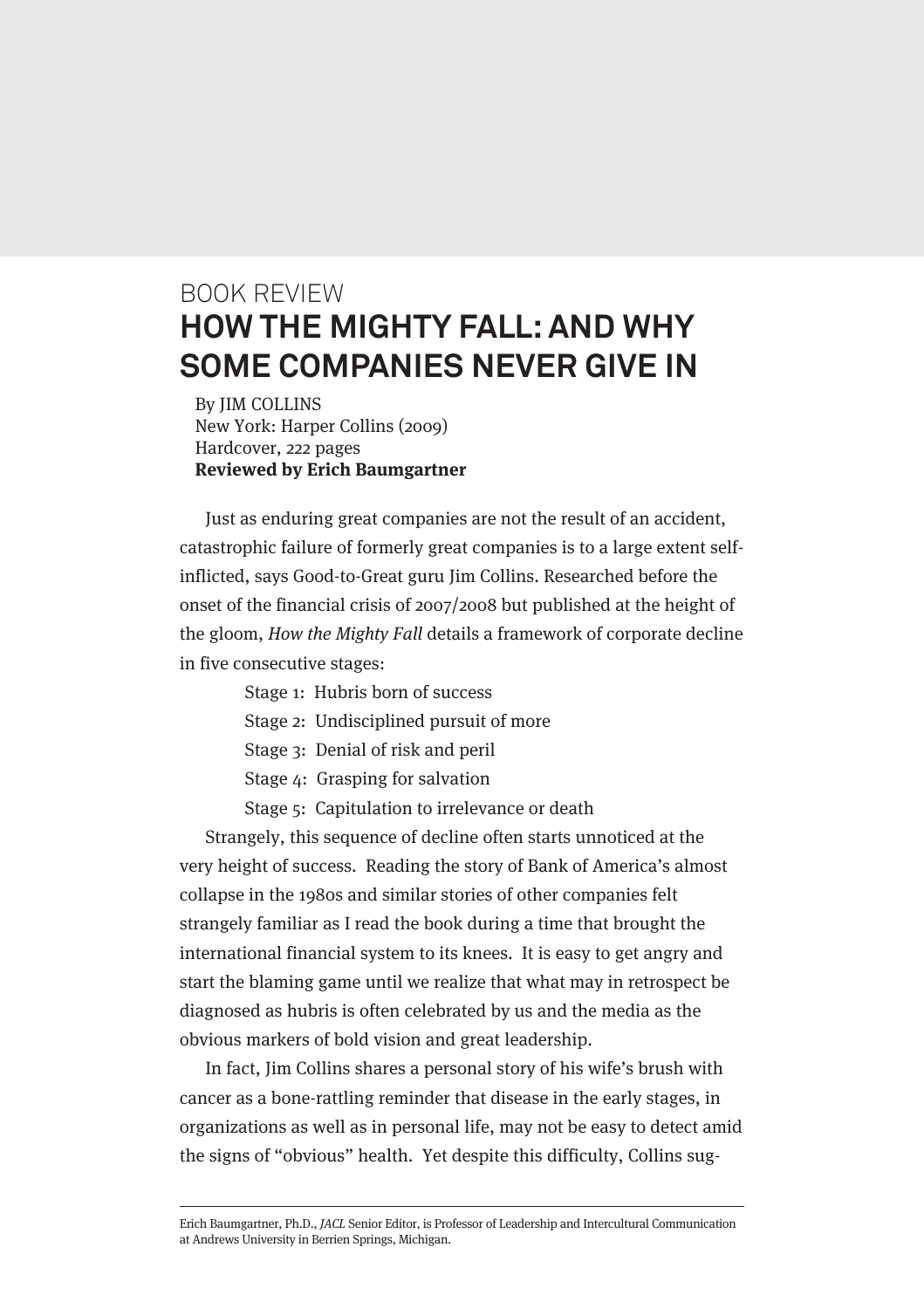gests that Stage 1 and 2 conditions are detectable because they are largely man-made and not determined by outside contextual factors. This is perhaps the most hopeful aspect of this book which suggests that Stage 5 is not an inevitable fate. This insight may very well be crucial also for leaders of Christian organizations.

One aspect that comes through rather strongly is the role of leaders in the five stages of demise. Stages 1 through 3 are often linked to a failure of clear-sighted leadership, leading eventually to frantic interventions in Stage 4. This last stage is marked by the search for a "leader-as-savior," a craving for the silver bullet, "lurching about from program to program, goal to goal, strategy to strategy, in a pattern of chronic inconsistency," all of which may lead to an initial upswing but is eventually followed by more disappointments, confusion and deadly cynicism (p. 100). Despite of the life-threatening condition of Stage 4, Collins' research shows that even mortally wounded companies have a chance of survival if they are willing to pay the price.

While the book recounts the turnaround of several companies that survived their fall and are today strong performers, e.g., Nordstrom, Xerox, Nucor, and IBM, it may be fair to ask if any of Collins' insights can be helpful to Christian organizations beset by decline and failure. Those who are looking for a checklist of to-dos for how to get out of the pit will be disappointed. The book describes specific conditions in each stage that may also apply to Christian organizations, but it is not a cookbook with recipes for reversing organizational decline.

In fact, what makes the stories of turnaround so remarkable is that they often chronicle a return to what Collins calls "sound management practices and rigorous strategic thinking" (p. 117). I fear that these words could be misunderstood by Stage 4 leaders pinned into the cycle of grasping-for-salvation (Stage 4), leading them to misuse such words as an excuse for venturing into another short-sighted burst of savior activity. Sound management practices may have to acknowledge that the solutions of yesterday's problems no longer work, and rigorous strategic thinking may mean to sort out the distinction between what is the core of our mission and what is just method or tactics. In other words, sound leadership may mean a willingness to reinvent our approaches to ministry while staying true to our mission. Too many once-vibrant but now declining Christian congregations and organizations have given in to irrelevance (Stage 5), even though they still have